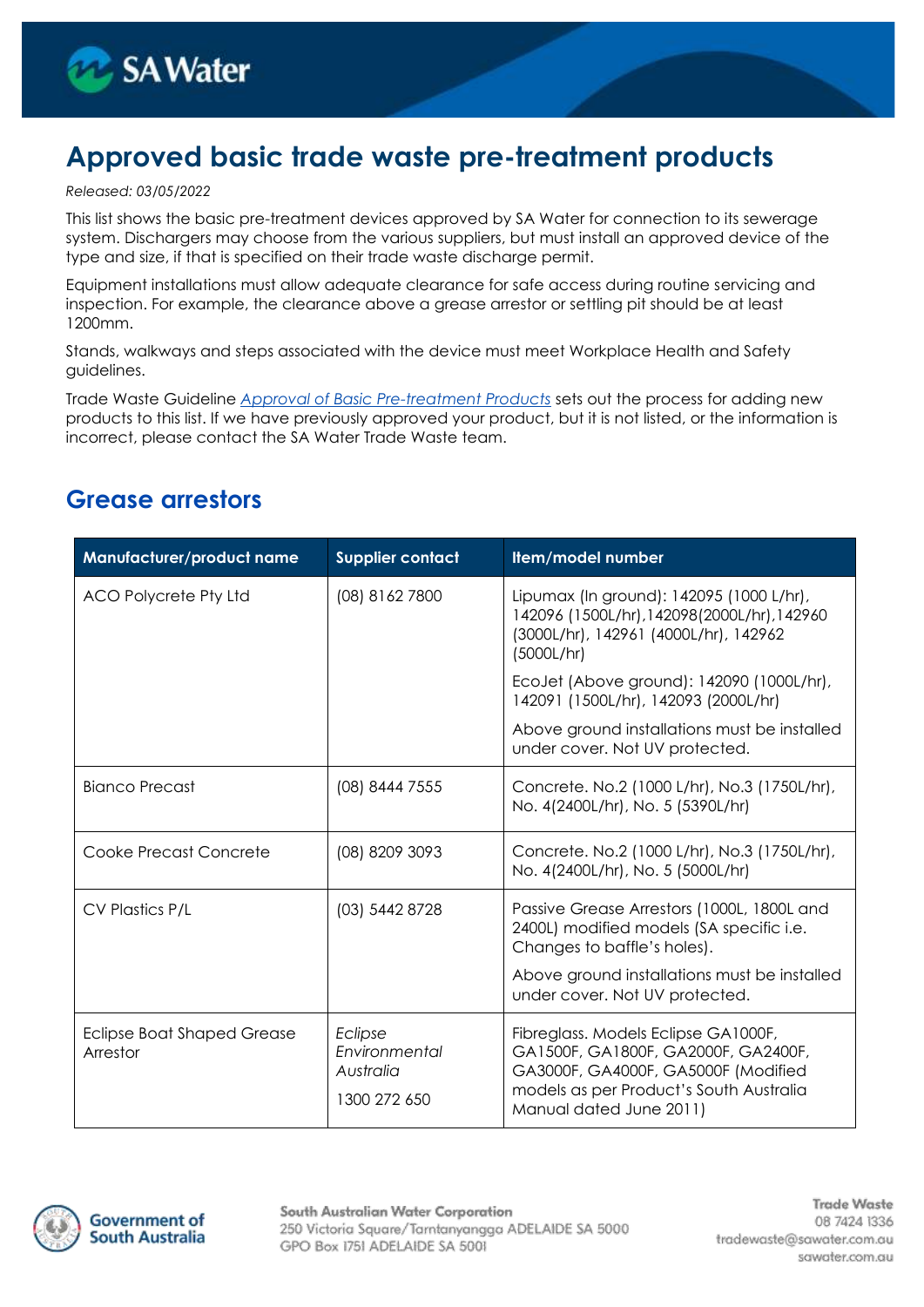| Manufacturer/product name                     | <b>Supplier contact</b>                                                | Item/model number                                                                                                                                                                                                                                |
|-----------------------------------------------|------------------------------------------------------------------------|--------------------------------------------------------------------------------------------------------------------------------------------------------------------------------------------------------------------------------------------------|
| <b>GRAF Australia Pty Ltd</b>                 | <b>GRAF Australia</b><br>1300 131 971<br>info@grafaustralia.c<br>om.au | Polyethylene.<br>Saphir models: NS2 (1070 litres), NS4 (1070<br>litres), NS4 (1500 litres)<br>Diamant models: NS4(2070 litres), NS7 (2070<br>litres), NS10 (3160 litres), NS15 (3160 litres)<br>SC models: SC2000, SC3000, SC4000, SC5000        |
| Halgan MGT Modular Grease<br>Trap             | Halgan<br>1800 626 753<br>info@halgan.com.au                           | Polyethylene. Models MGT 1000, MGT<br>1000.2, MGT 1500, MGT 1500.2, MGT1500.3,<br>MGT2000, MGT 2000.2, MGT 3000, MGT<br>3000.2, MGT 4000, MGT 4000.2, MGT 5000,<br>MGT 5000.2                                                                    |
| Halgan MGTA Modular Grease<br>Trap A          | Halgan<br>1800 626 753<br>info@halgan.com.au                           | Polyethylene. Models MGTA 1000, MGTA<br>1500, MGTA 2000, MGTA 3000, MGTA 4000,<br>MGTA 5000. Above ground installations only.                                                                                                                    |
| Halgan MGTS Modular Grease<br>Trap "S" Series | Halgan<br>1800 626 753<br>info@halgan.com.au                           | Polyethylene. Models MGTS 1000, MGTS<br>1500, MGTS 2000, MGTS 3000, MGTS 4000,<br><b>MGT S 5000</b>                                                                                                                                              |
| Ri Industries                                 | (08) 8445 7822                                                         | Concrete. No.2 (1000 L/hr), No.3 (1800L/hr),<br>No. 4(2400L/hr), No. 5 (5000L/hr)                                                                                                                                                                |
| <b>Viking Plastics Engineering Pty</b><br>Ltd | (03) 9587 2297                                                         | <b>PVC</b><br>$S_A9-1-$<br>$(1000, 1500, 1800, 2000, 2400, 3000, 4000, 5000)$<br>$SPT9-1-$<br>(1000, 1500, 1800, 2000, 2500, 3000, 4000, 5000)<br>SPT9-2-<br>$(1000, 1500, 1800, 2000, 2500, 3000, 4000, 5000)$<br>SPT9-2H-(2500,3000,4000,5000) |

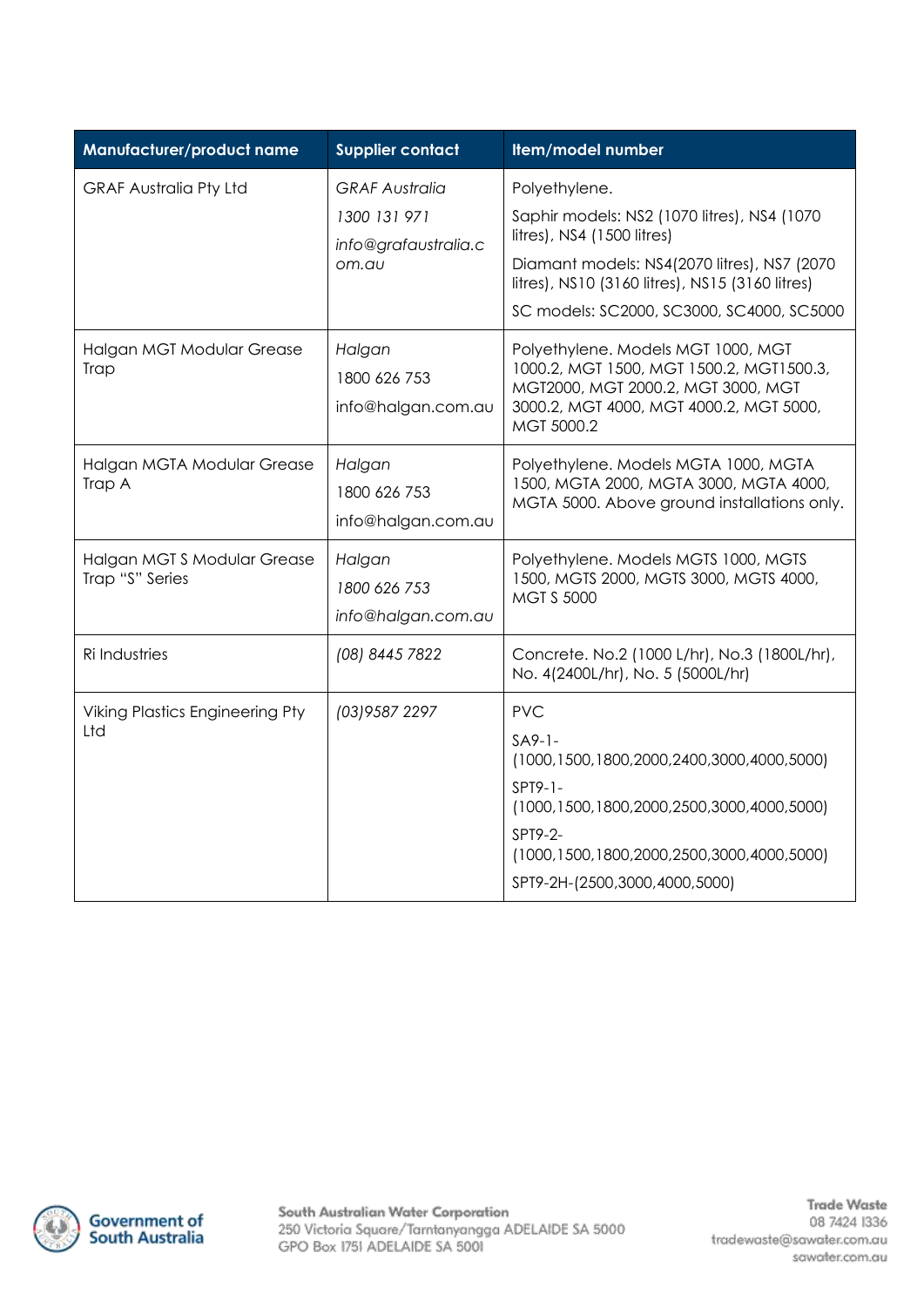## **Filter type grease removal devices**

| <b>Manufacturer/product name</b>        | <b>Supplier contact</b>                      | Item/model number                                                                                                                                                                   |
|-----------------------------------------|----------------------------------------------|-------------------------------------------------------------------------------------------------------------------------------------------------------------------------------------|
| Delta Compact                           | Eclipse Environmental<br>1300 272 650        | Delta 1 (1000L/hr) Delta 2 (1500L/hr)<br>Only authorised when clear space<br>restrictions can be demonstrated and<br>upon suitability assessment of the nature of<br>the waste.     |
| Grease Muncher                          | <b>Global Pumps</b><br>(08) 8275 8000        | Polyethylene/thermal plastics - 1000 L/hr<br>Only authorised when clear space<br>restrictions can be demonstrated and<br>upon suitability assessment of the nature of<br>the waste. |
| Halgan Ecotec \$100 Grease<br>Extractor | Halgan<br>1800 626 753<br>info@halgan.com.au | Polyethylene - 1000 L/hr<br>Only authorised when clear space<br>restrictions can be demonstrated and<br>upon suitability assessment of the nature of<br>the waste.                  |

### **Grease removal devices**

| <b>Manufacturer/product name</b> | <b>Supplier contact</b>              | Item/model number                                                                                                                                            |
|----------------------------------|--------------------------------------|--------------------------------------------------------------------------------------------------------------------------------------------------------------|
| <b>Big Dipper Extractor</b>      | M.A. Griffith<br>(03) 9399 8444      | Models: W-150-IS, W-200-IS, W-250-IS, W-<br>$350 - 15$ and W-500-15.<br>Only for use upstream of an appropriate<br>authorised grease arrestor, DAF unit etc. |
| Grease Guardian                  | <b>Fco Guardians</b><br>1300 556 628 | Stainless Steel - Models: D1, D2, D3, D4, D5<br>Only for use upstream of an appropriate<br>authorised grease arrestor, DAF unit etc.                         |

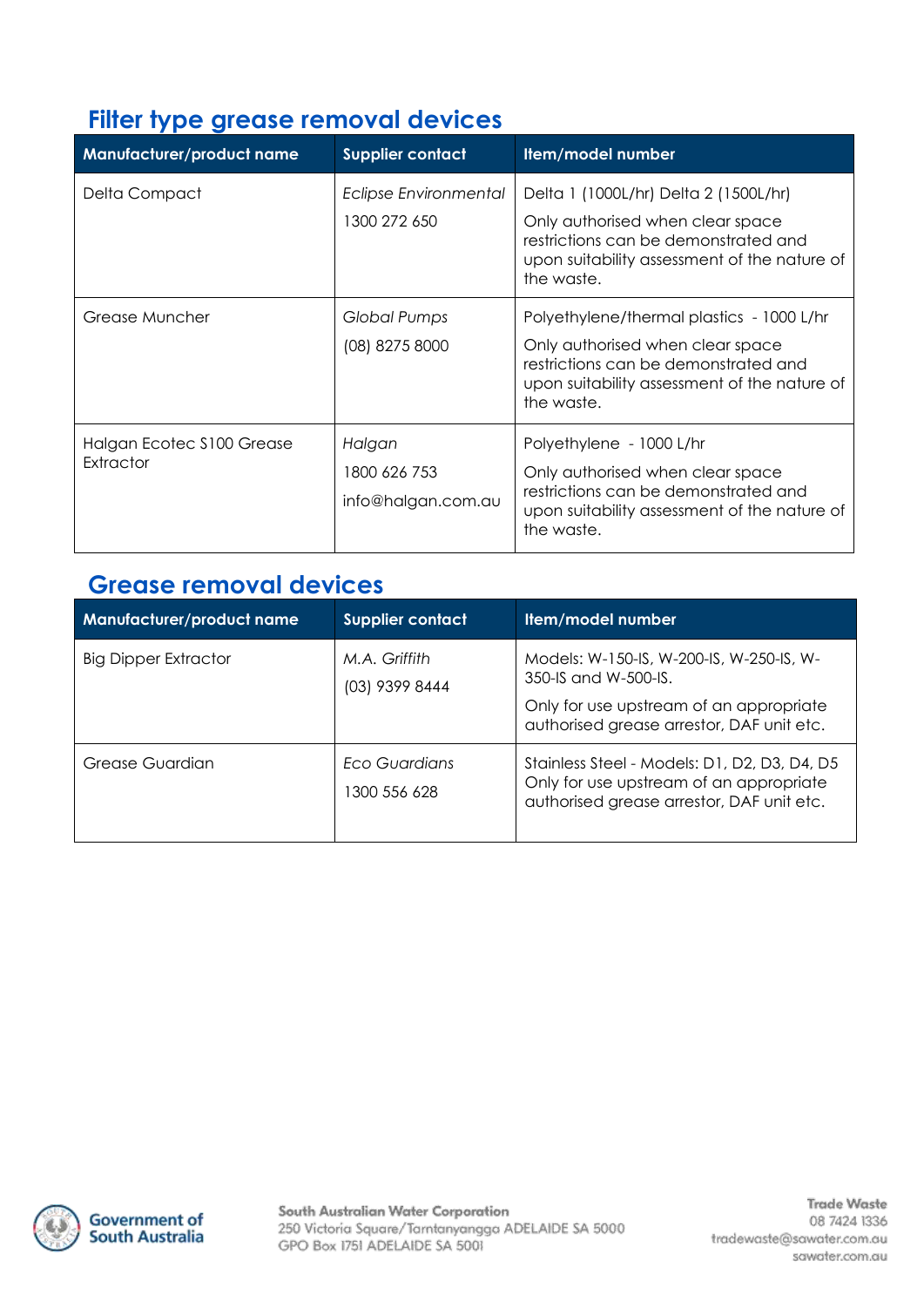# **Cooling pits**

| <b>Manufacturer/product name</b> | <b>Supplier contact</b>                      | Item/model number                                                                                                                                    |
|----------------------------------|----------------------------------------------|------------------------------------------------------------------------------------------------------------------------------------------------------|
| Halgan Cooling Pit               | Halgan<br>1800 626 753<br>info@halgan.com.au | Models HCP200, HCP400, HCP600, HCP800,<br>HCP1000, HCP1200, HAD1500<br>(polyethylene)<br>Only for use in minor applications / ad<br>hock discharges. |
| Halgan Cooling Pit S Series      | Halgan<br>1800 626 753<br>info@halgan.com.au | Models HCPS1000, HCPS1500, HCPS2000,<br>HCPS3000 (polyethylene)<br>Only for use in minor applications / ad<br>hock discharges.                       |

## **Neutralising tanks – under sink**

| <b>Manufacturer/product name</b> | Supplier contact | Item/model number                |
|----------------------------------|------------------|----------------------------------|
| <b>Storm Plastics</b>            | (08) 8374 3277   | <b>PVC Neutraliser Tank NT50</b> |
| Stratco                          | (08) 8349 5555   | Stainless steel. LNTKSS          |

## **Oil water separators**

| Manufacturer/product name             | <b>Supplier contact</b>                                             | Item/model number                                                                                    |
|---------------------------------------|---------------------------------------------------------------------|------------------------------------------------------------------------------------------------------|
| <b>Baldwin Industrial Systems P/L</b> | <b>Baldwin</b><br>(02) 4954 0440<br>Hydramet (SA)<br>(08) 8374 7800 | Coalescing Plate Separator -<br>Polyethylene/polypropylene. Various<br>models from 1000 L/hr upwards |
| <b>MAK Industrial Water Solutions</b> | (08) 8395 6122                                                      | <b>Coalescing Plate Separator - Stainless</b><br>steel. Various models from 720 L/hr<br>upwards      |
| Eclipse Hydroflow Oil Separators      | <b>Eclipse Environmental</b><br>Australia<br>1300 272 650           | Stainless steel. Models HYD1000S (1000L/hr),<br>HYD3000S (3000L/hr), HYD5000S (5000L/hr)             |
| EnviroSEP                             | Ovivo Australia<br>(08) 8260 8111                                   | Stainless steel. Various models from<br>1000L/hr upwards                                             |
| Enviroconcepts International          | Enviroconcepts<br>1300 661 130                                      | Stainless steel, Various Models.                                                                     |
| Fox Environmental Systems             | <b>Fox Environmental</b><br>Systems<br>(03) 9338 6024               | Mechanical Oil/ Water Separator models                                                               |

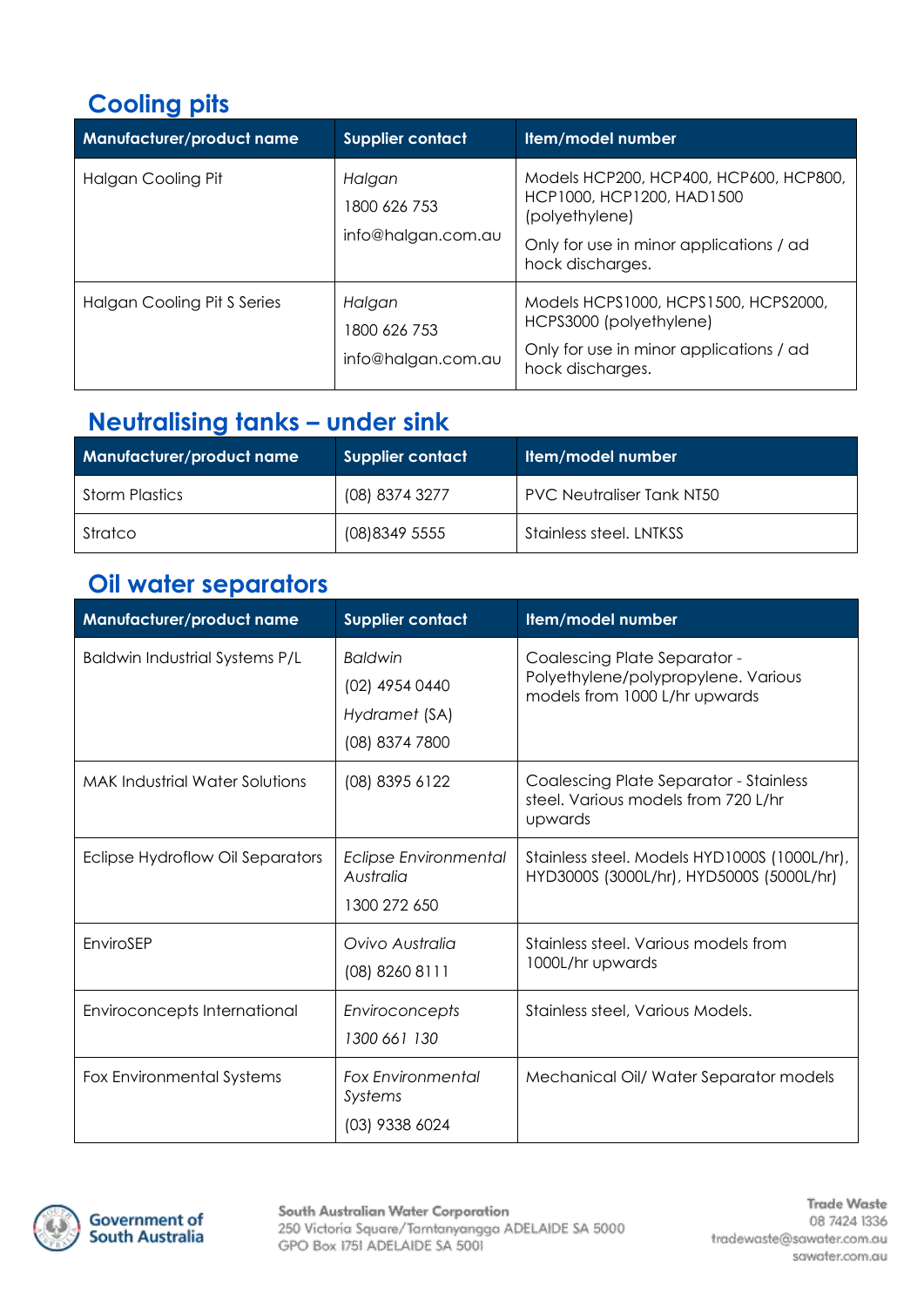| H2O Cleanawater, TS Series Oil<br><b>Water Separators</b>                          | 1800 353 788                                                                                                                                                                                                                  | Stainless steel. Various models from<br>1000L/hr upwards                                           |
|------------------------------------------------------------------------------------|-------------------------------------------------------------------------------------------------------------------------------------------------------------------------------------------------------------------------------|----------------------------------------------------------------------------------------------------|
| Halgan Oil Water Separators<br>(OWHS)                                              | Halgan<br>1800 626 753<br>info@halgan.com.au                                                                                                                                                                                  | Polyethylene. Models OWHS 1000, OWHS<br>1500, OWHS 2000, OWHS 3000, OWHS 4000,<br><b>OWHS 5000</b> |
| Hydro-Tec Engineering                                                              | (08) 8390 1565                                                                                                                                                                                                                | Stainless steel. Various models from<br>1000L/hr upwards                                           |
| <b>Industrial Separation Systems</b><br>(ISS), Vertical Gravity Separator<br>(VGS) | <b>Environmental Water</b><br>Services<br>(08) 8398 4044<br><b>MRE</b> Industries<br>(08) 8352 6233<br><b>Ri</b> Industries<br>(08) 8445 7822<br><b>Tradelink</b><br>1800 228 476<br>Reece Plumbing<br>Products - all stores. | Polyethylene or stainless steel. Various<br>models 1000 - 3000 L/hr                                |
| Kwikflo Oil Water Separator                                                        | All Pumps<br>(02) 8838 1000                                                                                                                                                                                                   | Polyethylene Various models from 1000<br>L/HR upwards                                              |
| SEPA Small oil separator                                                           | SEPA P/L<br>(02) 9542 2434                                                                                                                                                                                                    | Stainles steel. Various models from 1000L/hr<br>upwards                                            |

#### **Plaster traps – under sink**

| Manufacturer/product name | <b>Supplier contact</b>                      | Item/model number                                                                          |
|---------------------------|----------------------------------------------|--------------------------------------------------------------------------------------------|
| L W Gemmell Aust.         | (08) 8340 9999                               | Stainless steel, PLAS - 316                                                                |
| Halgan Clay Plaster Trap  | Halgan<br>1800 626 753<br>info@halgan.com.au | Model CPT/SS/5, manufactured from 304<br>grade stainless steel                             |
| Halgan Plaster Trap       | Halgan<br>1800 626 753<br>info@halgan.com.au | Model PT/SS/5, manufactured from 316<br>grade stainless steel                              |
| <b>Storm Plastics</b>     | (08) 8374 3277                               | PVC Plaster Traps PLTRAPBO and PLTRAPSO<br>Models with PVC Plaster Trap Lid PLTRAP-<br>Lid |

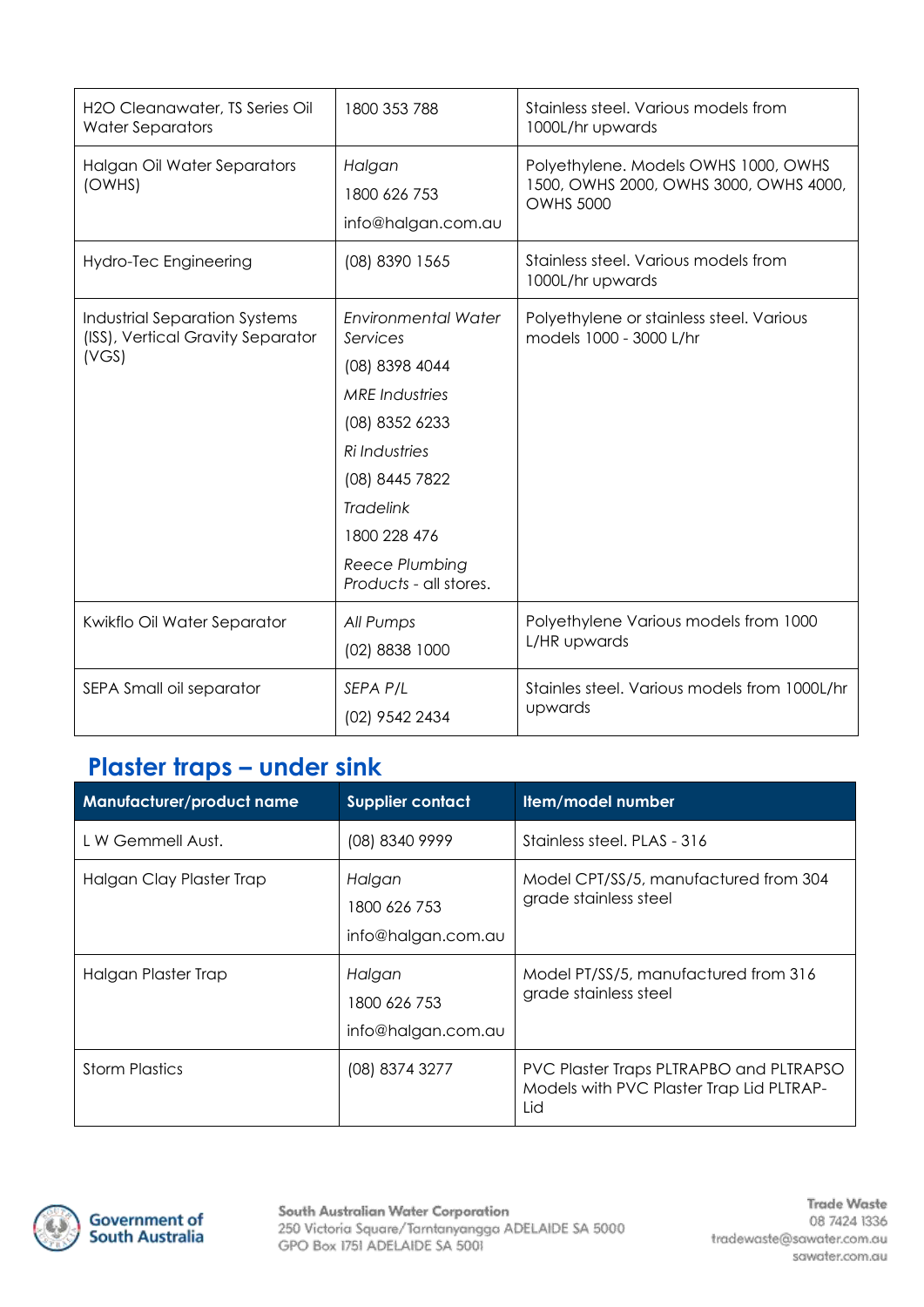|         |                | PVC Plaster Trap PLTRAPSOSL with 65mm<br>side outlet and sealed lid. Measures<br>400mm x 250mm x 350mm. Capacity 25.5<br>Litres |
|---------|----------------|---------------------------------------------------------------------------------------------------------------------------------|
| Stratco | (08) 8349 5555 | <b>Stainless steel PSTTSS</b>                                                                                                   |

## **Sink / Trough Strainers with basket**

**Note: The screening requirements include a fixed secondary strainer with a max 3mm hole size.**

| Manufacturer/product name | Supplier contact | Item/model number                                                                                                                                                                                                                                      |
|---------------------------|------------------|--------------------------------------------------------------------------------------------------------------------------------------------------------------------------------------------------------------------------------------------------------|
| 3monkeez                  | (02) 9627 6111   | <b>Stainless Steel Sink Waste Arrestors</b><br>Stainless Steel Floor Waste Arrestors<br>South Australia specific models                                                                                                                                |
| <b>SMC Stainless</b>      | (02) 4735 5666   | Models ALDI-AT2HST-SA Solids Trap, ALDI-<br>AT7-SA Solids Trap, AT6-YUM-SA Solids Trap<br>All above products are only approved as<br>the South Australia specific model fitted<br>with a fixed tertiary strainer with maximum<br>hole diameter of 3mm. |

## **Floor Silt traps/strainers with basket**

#### **Note: The screening requirements include a fixed secondary strainer with a max 3mm hole size.**

| Manufacturer/product name       | <b>Supplier contact</b> | Item/model number                                                                                                                        |
|---------------------------------|-------------------------|------------------------------------------------------------------------------------------------------------------------------------------|
| ACO Polycrete Pty Ltd           | (08) 8162 7800          | <b>ACO Wexel Floor Drain</b><br>ACO Wexel Floor Drain Push-in bucket traps<br>ACO Gully 157 Floor Drain<br>ACO Gully 218 Floor Drain     |
| AusPress Systems Pty Ltd        | 1300 287 773            | 316 Stainless Steel, 200mm Industrial Drains<br>Various Models<br>316 Stainless Steel, 300mm Industrial Drains<br>Various Models.        |
| Blucher Australia & New Zealand | 1300 425 824            | 316 Stainless Steel, 200mm Industrial Drains<br><b>Various Models</b><br>316 Stainless Steel, 300mm Industrial Drains<br>Various Models. |
| Kembla                          | (08) 8445 7555          | <b>Stainless Steel Floor Darains (Various Models)</b>                                                                                    |
| OzFlow                          | (07) 3273 6847          | Stainless Steel floor drains, (Various Models)                                                                                           |
| <b>Storm Plastics</b>           | (08) 8374 3277          | PVC Silt Trap (225mm and 150mm size)                                                                                                     |

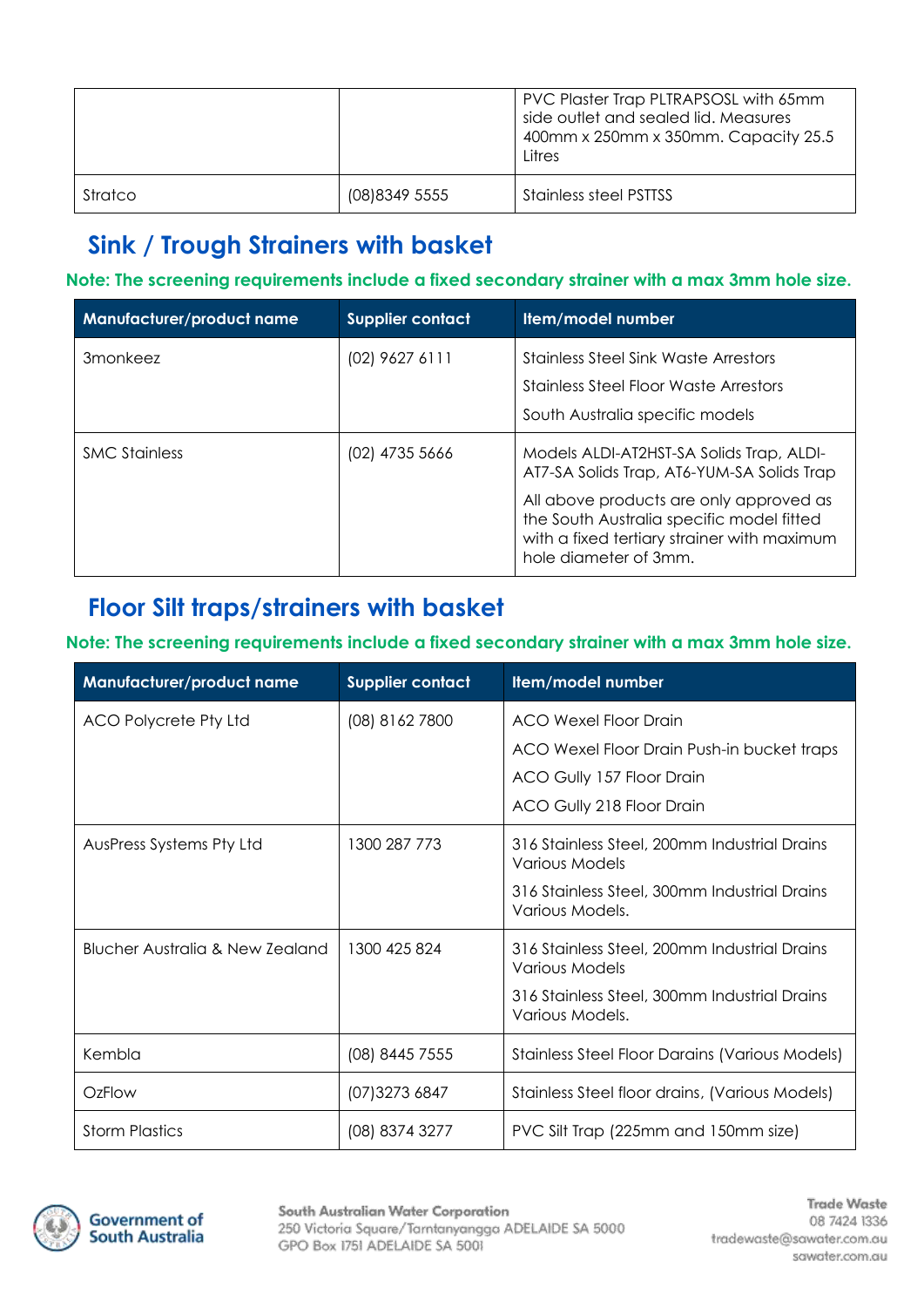|         |                | HDPE Silt Trap (250mm and 160mm size)                                                            |
|---------|----------------|--------------------------------------------------------------------------------------------------|
| Stratco | (08) 8349 5555 | Stainless steel. Round Top Silt Trap. STRPROSS<br>Stainless steel. SquareTop Silt Trap. STRPSQSS |

## **Solids settling/neutralising pits**

| Manufacturer/product name                  | <b>Supplier contact</b>                          | Item/model number                                                                                                                                               |
|--------------------------------------------|--------------------------------------------------|-----------------------------------------------------------------------------------------------------------------------------------------------------------------|
| <b>Bianco Precast</b>                      | (08) 8359 0666                                   | Concrete. No.2 (1000 L/hr), No.3 (1750L/hr),<br>No. 4(2400L/hr), No. 5 (5390L/hr)                                                                               |
| Cooke Precast Concrete                     | (08) 8209 3093                                   | Concrete. No.2 (1000 L/hr), No.3 (1750L/hr),<br>No. 4(2400L/hr), No. 5 (5000Lhr)                                                                                |
| Halgan Averaging Dilution Trap             | Halgan<br>1800 626 753<br>info@halgan.com.<br>au | Models HAD400, HAD600, HAD800. HAD1000,<br>HAD1200 and HAD1500 (chemical grade<br>polyethylene)                                                                 |
| Halgan Averaging Dilution Trap S<br>Series | Halgan<br>1800 626 753<br>info@halgan.com.<br>au | Models HADS1000, HADS1500, HADS2000<br>and HADS3000 (chemical grade<br>polyethylene)                                                                            |
| Halgan Lint Trap                           | Halgan<br>1800 626 753<br>info@halgan.com.<br>au | Models HLT600, HLT1100 and HLT1600<br>(chemical grade polyethylene)<br>Only for use in conjunction with a compliant<br>upstream screening device.               |
| Halgan Lint Trap S Series                  | Halgan<br>1800 626 753<br>info@halgan.com.<br>au | Models HLTS1000, HLTS1500, HLTS2000 and<br>HLTS3000 (chemical grade polyethylene)<br>Only for use in conjunction with a compliant<br>upstream screening device. |
| Halgan Settling Tank                       | Halgan<br>1800 626 753<br>info@halgan.com.<br>au | Models HSTV1100 and HSTV1600 (chemical<br>grade polyethylene)                                                                                                   |
| Halgan Silt Trap                           | Halgan<br>1800 626 753<br>info@halgan.com.<br>au | Silt Arrestor, Models HST550, HST1000 and<br>HST1500 (chemical grade polyethylene)                                                                              |